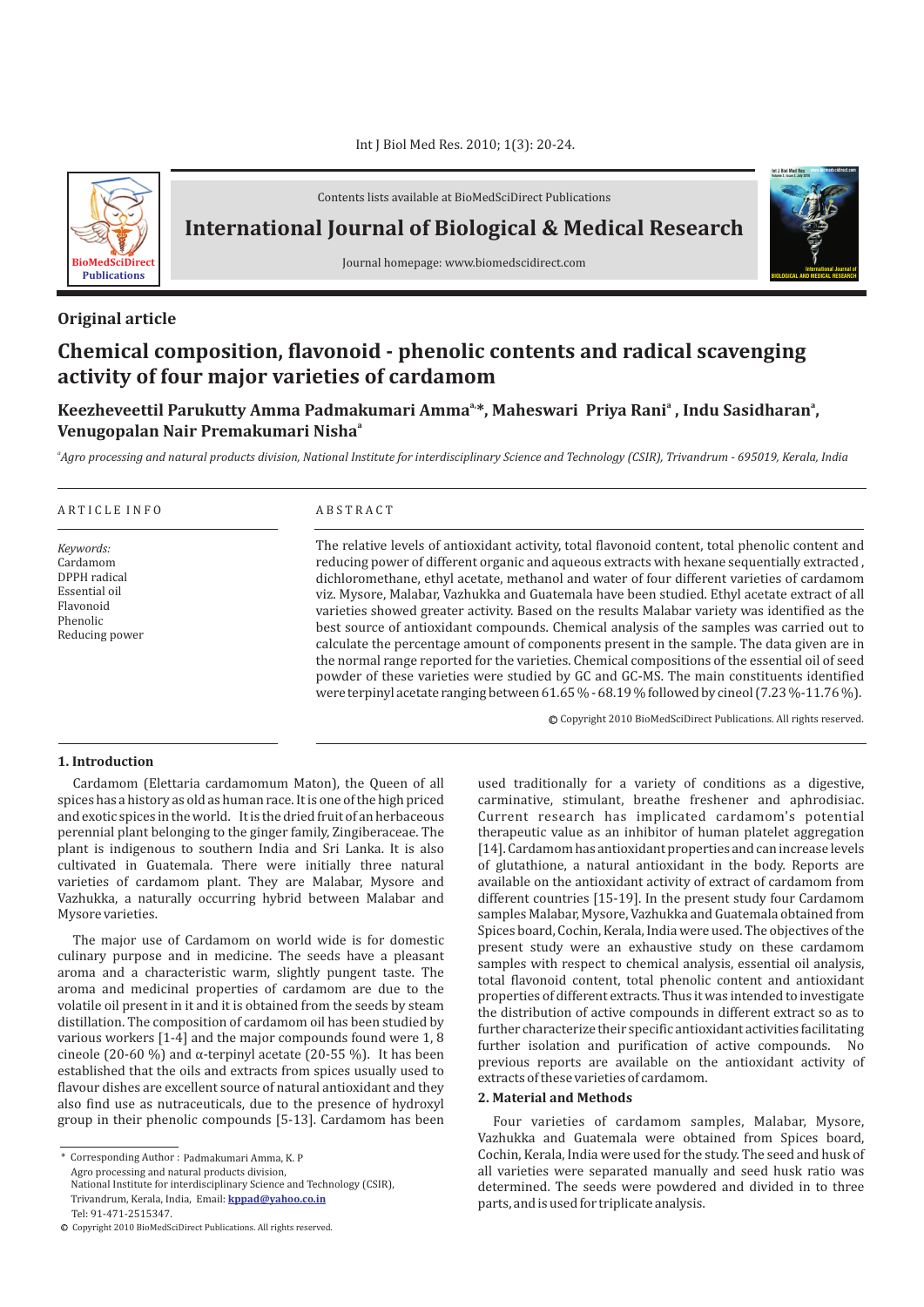#### *2.1.Chemical analysis*

Chemical analyses of cardamom seed powder was carried out by AOAC method. The analysis includes the estimation of moisture, volatile oil, starch, protein, ash and crude fibre.

#### *2.2. Isolation of essential oil*

The powdered cardamom subjected to hydro distillation using Clevenger type apparatus for 4-5 hours. The oil samples were separated from water and dried over anhydrous sodium sulphate and kept for further studies.

# *2.3.Volatile Oil Analysis*

# *2.3.1.GC Analysis*

Cardamom oils were analysed in a Hewlett Packard 5890 Gas chromatograph. The column used was fused silica capillary column (50 x 0.2 mm id, film thickness 0.25  $\mu$ m), coated with cross linked methyl silicone. The oven temperature was 80-200 $^{\circ}$  C at the rate of  $2^{\circ}$  C/ minute. Flame Ionization Detector was used as detector and temperature was  $300^{\circ}$  C and injection temperature was  $250^{\circ}$  C.

#### *2.3.2.GC-MS Analysis*

GC-MS analysis was carried out using Shimadzu, GC-MS, QP. 5050 A mass spectrometer with the same column and GC conditions. Helium was used as the carrier gas and ionization voltage used was 70 eV.

#### *2.3.3.Compound identification*

Identification of the components was achieved by comparing the retention time of authentic samples, confirmed by comparing the retention indices and the mass spectra of the samples with standard library (NIST) and library generated in the laboratory [20-23]. The retention indices were calculated for all constituents using a homologous series of n-alkanes,  $C_6$  - $C_{22}$ . The percentage composition of the identified compounds was computed from the GC peak area in methyl silicon column.

#### *2.3.4.Preparation of extracts*

Cardamom seed powder (300 g each) was sequentially extracted with 1 litre of hexane, dichloro methane, ethyl acetate, methanol and water at room temperature for 12 hour with constant stirring. The different extracts were examined for their phenolic content, total flavonoid content, total reducing power and radical scavenging activity by DPPH method.

#### *2.4. Determination of total phenolic content*

Total phenolic content of extracts was assessed by using the Folin-Ciocalteau reagent method [24]. The extracts were diluted with the same solvent used for extraction, to a suitable concentration for analysis. To 200 µl of the sample extracts 1.0 ml of FolinCiocalteau reagent and 0.8 ml of sodium carbonate (7.5 % w/v) were added and the contents were mixed well and allowed to stand for 30 min. Absorption at 765 nm was measured in a UVVIS spectrophotometer. The total phenolic content was expressed as gallic acid equivalents (GAE) in milli grams per gram of sample, using a standard curve generated with gallic acid.

#### *2.5. Estimation of total flavonoid content*

The quantitative study of flavonoids was conducted by two complementary colorimetric methods, aluminum chloride method and 2, 4- dinitrophenylhydrazine (DNP) method. The sum of the flavonoid contents determined by the two methods represents total content of flavonoids.

### *2.5.1 Aluminium Chloride Colorimetric Method*

The  $A|Cl<sub>3</sub>$  colorimetric method was modified from the procedure reported by Woisky and Salatino [25]. Quercetin was used as the standard. 10 mg of the standard was dissolved in 20 ml ethanol. Different concentration of the standard and samples were taken and diluted to 1 ml and mixed with 0.1 ml 1 M potassium acetate solution, 0.1 ml 10 % AlCl<sub>3</sub> solution and 2.8 ml water. After incubation at room temperature for 30 minutes, the absorbance of the reaction mixture was measured at 415 nm with UV-VIS spectrophotometer. Blanks were prepared by replacing the amount of sample with methanol.

#### *2.5. 2. 2, 4- dinitrophenyl hydrazine Colorimetric method.*

This method was modified from the procedure described by Nagy and Grancai [26]. (±) Naringin was used as the reference standard. 10 mg of standard was made up to 25 ml using methanol. Different concentration of the standard was taken and made up to 1 ml. Then the solution was mixed with 2 ml of 1% 2, 4 DNP reagent and 2 ml of methanol and kept in a water bath at  $50^{\circ}$ C for  $50$ minutes. After cooling to room temperature the reaction mixture was mixed with 5 ml of 1% KOH in 70% methanol and incubated at room temperature for 2 minutes. Then 1 ml of the mixture was taken, mixed with 5 ml of methanol and centrifuged for 10 minutes. The absorbance of the supernatant was measured at 495 nm. Experiment was repeated for all the extractives of different varieties.

#### *2.6. Antioxidant activity studies*

#### *2.6.1 Determination of DPPH radical scavenging capacity*

The antioxidant activity of different extractives were measured in terms of hydrogen donating or radical scavenging ability using the stable DPPH method [27] modified by Sanchez-Moreno et al. [28]. A methanolic solution (0.1 ml) of the sample at various concentrations was added to 2.9 ml of DPPH (0.1 mM) solution in a glass cuvette. The content was well mixed immediately and the degree of reduction of absorbance was recorded at 30 th min using a UVVIS spectrophotometer at 517 nm. Optical densities at zero and at 30 th min were used for calculating percentage radical scavenging activity. Percentage DPPH radical scavenging activity was calculated by using the formula,

% scavending capacity = 
$$
[A_{control} - A_{sample}] \times 100
$$

where  $A_{control}$  is the absorbance of control without tested sample and  $A_{sample}$  is the absorbance of sample and the experiments were carried out in triplicate. Percentage radical scavenging activity was plotted against the corresponding extract concentration to get the IC<sub>co</sub>value.

#### **2.7.Total Reducing Power**

The reducing powers of the samples were determined by the method described by Oyaizu [29]. Different concentrations of the samples were mixed with 2.5 ml of phosphate buffer (200 mM, pH 6.6) and 2.5 ml of 1% potassium ferricyanide. The mixtures were incubated for 30 min at 50°C. After incubation, 2.5 ml of 10% trichloroacetic acid was added to the mixtures, followed by centrifugation at 5000 rpm for 10 min. The upper layer (2.5 mL) was mixed with 2.5 mL of distilled water and 0.5 mL of 0.1% of ferric chloride and the absorbance of the resultant solution was measured at 700 nm against a blank. Increased absorbance indicates increased reducing power. Ascorbic acid was used as the positive control.

#### **2.8.Statistical analysis**

The experimental results were expressed as means ± SD of three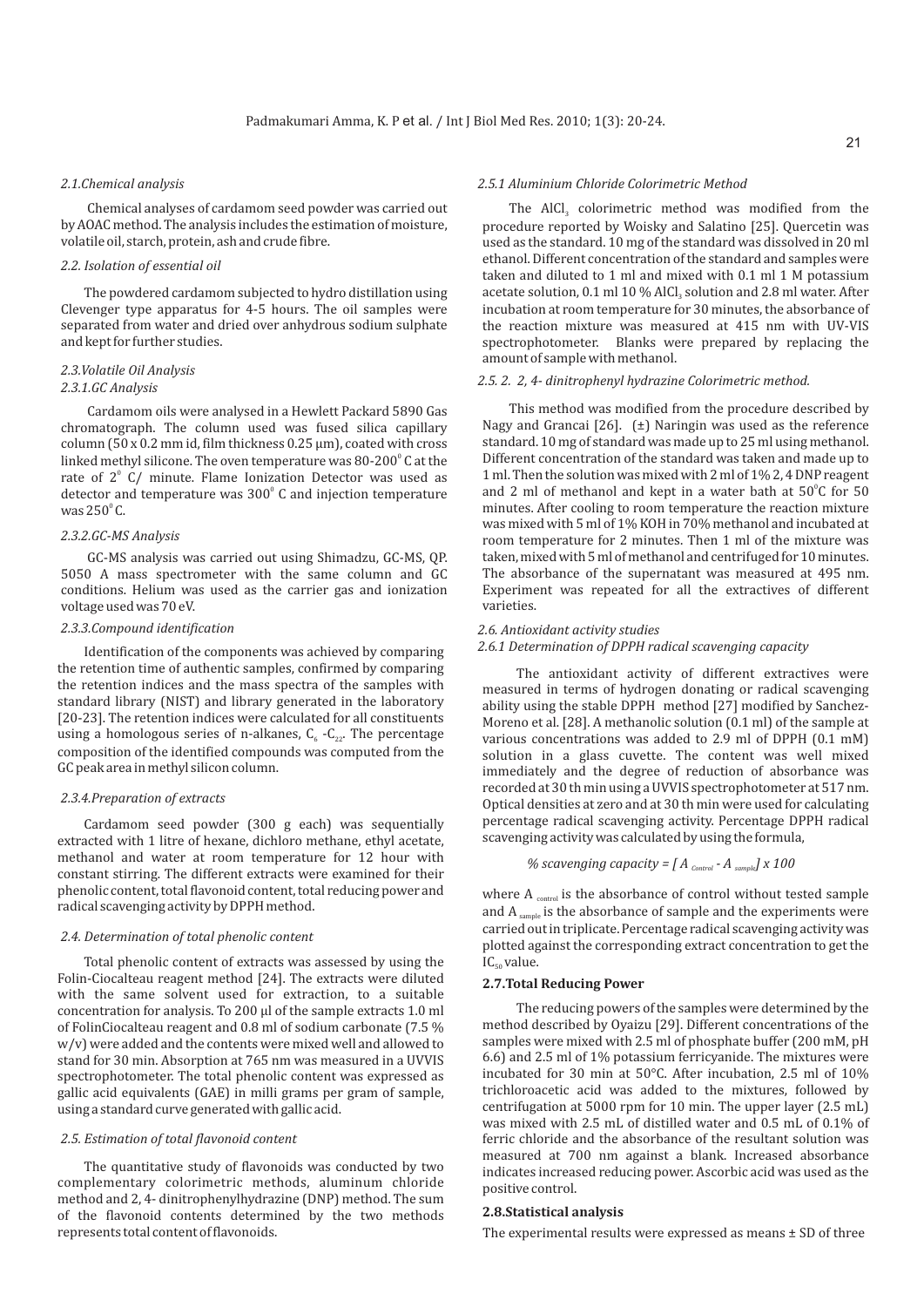parallel measurements. The results were processed using Origin Pro 8 and the data were subjected to one-way analysis of variance (ANOVA) and the significance of differences between sample means were calculated.

# **3. Results and Discussion**

The seed and husk of all varieties were separated manually and ratio was tabulated in Table 1. The separated seeds were powdered and sieved in 0.5 mm mesh size. The powder was divided in to three parts, and all analytical data were collected from each part in duplicate and mean values were taken. The chemical analysis of the samples was carried out and results were shown in Table 2. The chemical analysis gave the general chemical composition of the sample and was characteristic of variety or grade. The data given are in the normal range reported for the varieties [4]. Volatile oil content of cardamom powder was estimated using Clevenger type apparatus by hydro distillation. Malabar cardamom has the maximum yield of volatile oil (8.79%) followed by Guatemala (8.60%), Mysore (7.99%), and Vazhukka (7.90%).

Table-1. Seed husk ratio of cardamom variety

| <b>Variety</b> | Seed Husk ratio |
|----------------|-----------------|
| Mysore         | 62:38           |
| Malabar        | 76:24           |
| Vazhukka       | 70:30           |
| Guatemala      | 66:34           |
|                |                 |

Table-2. Chemical analysis of cardamom seed powder (% on dry weight basis)

| <b>Constituents</b> | <b>Mysore</b> | <b>Malabar</b> | Vazhukka | Guatemala |
|---------------------|---------------|----------------|----------|-----------|
| Moisture            | 10.33         | 9.0            | 11       | 10.33     |
| Volatile oil        | 7.9           | 8.79           | 7.9      | 8.6       |
| Starch              | 42.42         | 49.05          | 42.95    | 42.14     |
| Protein             | 13.53         | 12.72          | 11.40    | 13.06     |
| Ash                 | 8.07          | 6.97           | 8.16     | 8.52      |
| Crude fibre         | 13.16         | 8.50           | 11.70    | 12.09     |

#### **3.1. Analysis of volatile oil**

GC and GC-MS analysis of volatile oil from the cardamom seed powder samples were carried out. Percent compositions of major constituents identified in the oil are given in Table 3. Odour profile showed that the oil contains more than 55 constituents, out of which 29 were identified comprising 91.75% - 98.12% of total oil. The constituents were identified by comparing the retention time of authentic samples and comparing mass spectra with standard library (NIST) and comparing kovats index. The oils had little mono or sesquiterpene hydrocarbon and was dominantly made up of oxygenated compounds. Terpinyl acetate was the major constituent in the oil ranging between 61.65% - 68.19% and was highest in Vazhukka variety. 1, 8-cineol was the second major constituent (7.23% - 11.76%) and highest in Mysore variety. Linalool and geraniol contents are greater in Malabar (4.53% and 2.5 %) and Guatemala variety (5.96% and 2.47%). Neryl acetate  $(2.11\%)$ , d-limonene  $(2.23\%)$ ,  $\alpha$ -terpineol (5.51%) contents are somewhat higher in Mysore variety. Nerolidol content was in higher side in Malabar and Guatemala compared to other samples. Other compound, which recorded more than 1%, was terpine-4-ol. The characteristic flavour of cardamom was contributed by the esters, alcohols and 1, 8 cineol. The total content of monoterpene hydrocarbon was less than 5% in all variety except Mysore variety where it was 5.42%. The lower

value found in the concentration of monoterpene hydrocarbons and monoterpene oxygenated particularly in the content of 1,8 cineol was due to the evaporation losses of these low boiling point components during deseeding and grinding of the seeds. The characteristic odour and flavour of cardamom is determined by the composition of its aromatic steam volatile oil.

Table 3. Chemical composition of essential oil of cardamom seed powder

| <b>Constituents</b> | <b>Mysore</b> | <b>Malabar</b> | <b>Vazhukka</b> | Guatemala |
|---------------------|---------------|----------------|-----------------|-----------|
| $\alpha$ -Pinene    | 0.36          | 0.07           | 0.14            | 0.11      |
| Sabinene            | 1.32          | 0.31           | 0.41            | 0.55      |
| $\beta$ -Myrcene    | 0.85          | 0.37           | 0.25            | 0.53      |
| $\Delta$ 3-Carene   | 0.12          | 0.05           | 0.08            | 0.07      |
| D-Limonene          | 2.23          | 1.82           | 1.57            | 1.92      |
| 1.8 Cineole         | 11.76         | 7.55           | 7.23            | 9.29      |
| $y$ -Terpinene      | 0.23          | 0.03           | tr              | 0.11      |
| Sabinene hydrate    | 0.32          | 0.22           | 0.23            | 0.26      |
| Terpinolene         | 0.31          | 0.09           | Tr              | 0.18      |
| Linalool            | 0.94          | 4.53           | 0.86            | 5.96      |
| $\beta$ -Terpineol  | 0.64          | 0.2            | 0.21            | 0.22      |
| Terpene-4-ol        | 1.51          | 1.18           | 1.34            | 1.53      |
| Octyl acetate       | 0.06          | 0.07           | 0.11            | 0.11      |
| $\alpha$ -Terpineol | 5.51          | 3.69           | 2.91            | 4.92      |
| Linalyl acetate     | 0.33          | 1.92           | 0.42            | 1.63      |
| Verbeneol           | 0.36          | 0.3            | 0.22            | 0.43      |
| Geraniol            | 1.66          | 2.5            | 1.52            | 2.47      |
| Geranial            | 0.49          | 0.51           | 0.54            | 0.65      |
| Ocimenol            | 0.26          | 0.41           | 0.62            | 0.32      |
| Terpenyl acetate    | 64.45         | 63.32          | 68.19           | 61.65     |
| Neryl acetate       | 2.11          | 1.61           | 1.75            | 1.58      |
| 3-Decen 2-ol        | 0.18          | 0.19           | 0.28            | 0.14      |
| cis-Dodecen 5 enol  | 0.05          |                |                 |           |
| Cedrene             | 0.07          | 0.37           | 0.14            | 0.26      |
| Eudesmene           | 0.32          | 0.62           | 0.39            | 0.38      |
| β-Caryophyllene     | 0.12          | 0.23           | 0.4             | 0.14      |
| Nerolidol           | 0.88          | 3.57           | 1.71            | 2.17      |
| cis, trans Farnesol | 0.16          | 0.84           | 0.14            | 0.38      |
| cis, cis Farnesol   | 0.17          | 0.36           | 0.19            | 0.21      |

#### **3.2. Successive extraction of cardamom seed powder**

Cardamom seed powder was sequentially extracted with different solvents in the order of increasing polarity viz. hexane, dichloromethane, ethyl acetate, methanol and water. Each fraction collected was separately concentrated and used for the analysis. The yield of different extracts was given on dry weight basis (dwb) was shown in Table 4. Sequential extraction leads to an initial fractionation of constituents based mainly on their nature of polarity.

Table 4. Yield of extractives of cardamom seed powder (% on dwb)

| <b>Solvents</b>      | <b>Mysore</b> | <b>Malabar</b> | <b>Vazhukka</b> | Guatemala |
|----------------------|---------------|----------------|-----------------|-----------|
| Hexane               | 1.344         | 1.316          | 1.259           | 1.473     |
| <b>DCM</b>           | 0.231         | 0.394          | 0.346           | 0.279     |
| <b>Ethyl Acetate</b> | 0.246         | 0.248          | 0.366           | 0.281     |
| Methanol             | 2.225         | 2.717          | 2.809           | 2.739     |
| Water                | 4.967         | 5.307          | 5.523           | 5.715     |

#### **3.3.Total Phenolic content**

The total phenolic content of the extracts was determined by Foiln-Ciocalteau method. Gallic acid was used as the standard.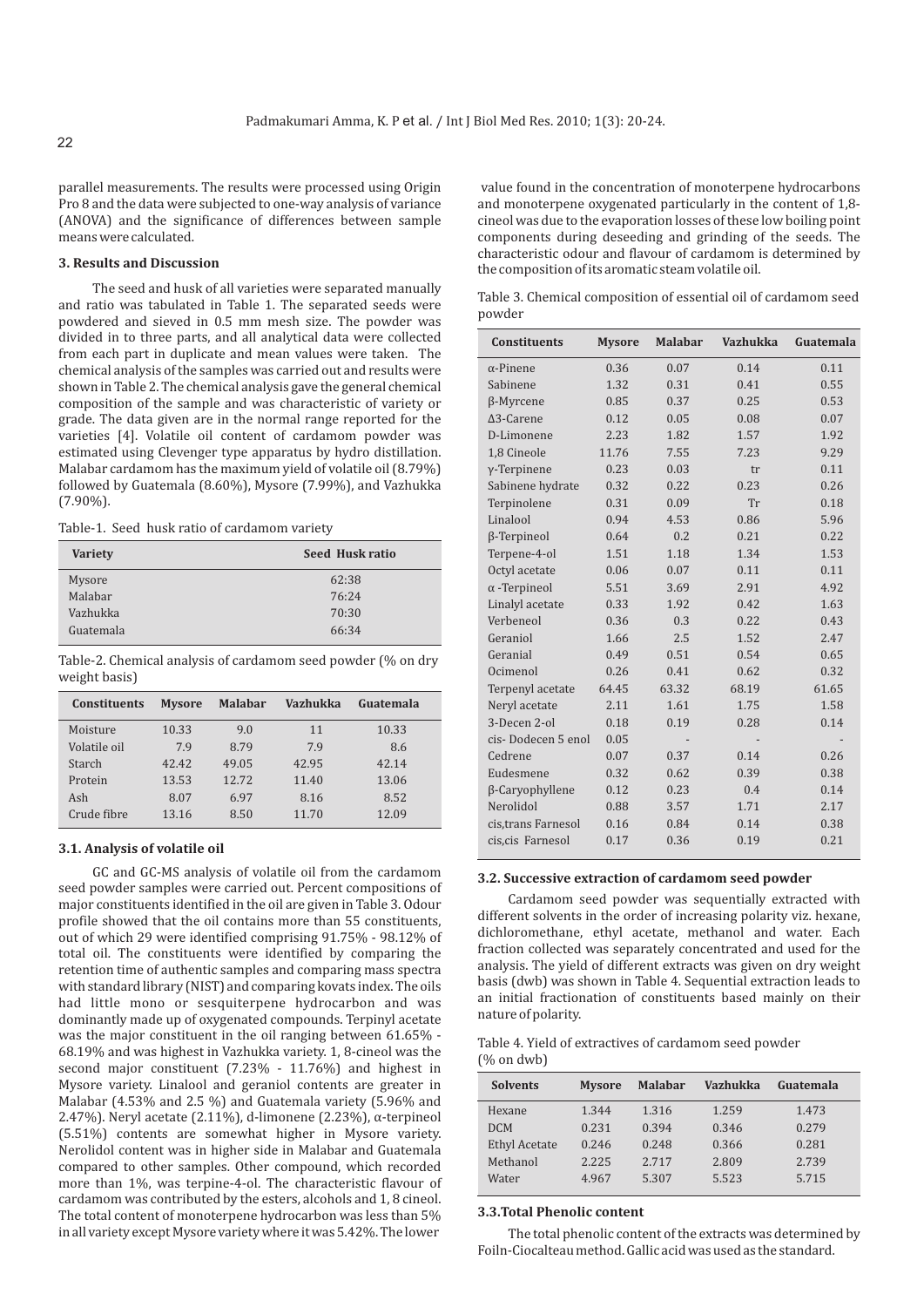Table 5 shows the amount of phenolic content in the different extracts of cardamom samples. The total phenolic content was expressed as gallic acid equivalents (GAE) per gram of dry material. Of all the extract analyzed ethyl acetate extract had highest phenolic content where as in the plant material it was in methanol, which is dependent on the content of the extract. The total phenolic content recorded highest in Malabar variety (2.13 g GAE) followed by Vazhukka (2.10 g GAE), Guatemala (1.76 g GAE) and Mysore (0.164 %).

Table 5. Total phenolic contents (% on dwb)

| <b>Extract</b>             |      | <b>Mysore</b>         |            | <b>Malabar</b>                       | Vazhukka |             |      | Guatemala             |
|----------------------------|------|-----------------------|------------|--------------------------------------|----------|-------------|------|-----------------------|
|                            |      | <b>Powder Extract</b> |            | <b>Powder Extract Powder Extract</b> |          |             |      | <b>Powder Extract</b> |
| Hexane                     | 0.36 | 26.7                  |            | $0.16$ 12.2                          |          | $0.16$ 13.0 | 0.10 | 6.5                   |
| <b>DCM</b>                 | 0.18 | 76.5                  | 0.121 52.3 |                                      |          | $0.14$ 40.4 | 0.12 | 43.7                  |
| Ethyl acetate $0.37$ 149.3 |      |                       | 0.46 185.6 |                                      |          | 0.45 123.8  |      | 0.36 128.9            |
| Methanol                   | 0.59 | 26.5                  |            | $0.75$ 27.5                          | 0.77     | 2.7.2       | 0.71 | 25.9                  |
| Water                      | 0.14 | 2.89                  | 0.64       | 12.1                                 | 0.58     | 10.9        | 0.47 | 8.2                   |
| Total                      | 1.64 | 281.9                 |            | 2.13 289.7                           |          | 2.10 2.15.3 |      | 1.76 213.2            |

# **3.4.Total Flavonoid content 3.6.Reducing power activity**

Flavonoid contents were determined by two complementary colorimetric methods,  $A|Cl_3$  and 2, 4-DNP methods. The content obtained by the two methods was added to evaluate the total content of the flavonoids. The results show that 2, 4-DNP methods gave higher values compared to AlCl<sub>3</sub> method. Literature reveals that flavones and flavonols react better and form more stable complexes with AlCl<sub>3</sub> while flavanones and dihydroflavonols reacted better with 2, 4-dinitro-phenyl hydrazine [26, 30, 31]. Total flavonoid content was higher in ethyl acetate extract of Malabar and Vazhukka, but in the case of Mysore and Guatemala, it was in dichloromethane extract. While considering in plant material flavonoid content was highest in methanol extract. As regards the total flavonoids, Malabar variety gave the maximum content (0.159%) followed by Vazhukka (0.137%), Guatemala (0.132%) and Mysore (0.090%). The amount of flavonoid was considered as the important index for evaluating the biological activity of any material. Numerous physiological activities had been attributed to flavonoids. The flavonoids are well known for their antioxidant, anti-inflammatory properties. Flavonoids protect cells against oxidative and free radical damage that has been linked to cancer, aging and cardiovascular diseases. The flavonoid content in the seed powder and the extracts were shown

Table 6. Flavonoid contents of cardamom seed powder (% on dwb)

| <b>Extract</b>                                  |              | <b>Mysore</b> | <b>Malabar</b>                                              | Vazhukka                  |            |              | Guatemala |
|-------------------------------------------------|--------------|---------------|-------------------------------------------------------------|---------------------------|------------|--------------|-----------|
|                                                 |              |               | Powder Extract Powder Extract Powder Extract Powder Extract |                           |            |              |           |
| Hexane                                          | 0.017        | 1.33          |                                                             | $0.022$ 16.8 $0.013$ 1.01 |            | $0.023$ 1.53 |           |
| <b>DCM</b>                                      |              | 0.022 10.23   | $0.025$ 63.9                                                | $0.021$ 5.91              |            | 0.028 10.10  |           |
| Ethyl acetate 0.015 6.19 0.027 109.6 0.023 6.25 |              |               |                                                             |                           |            | $0.021$ 7.45 |           |
| Methanol                                        | $0.025$ 1.15 |               | $0.071$ 26.1                                                | $0.070$ 2.48              |            | 0.036 1.32   |           |
| Water                                           | 0.011        | 0.23          | $0.014$ 2.6                                                 | 0.010                     | 0.17       | $0.024$ 0.42 |           |
| Total                                           | 0.090        | 19.13         | 0.159 219                                                   |                           | 0.14 15.82 | 0.132 20.82  |           |

#### **3.5. DPPH radical scavenging activity**

DPPH is a stable free radical with a characteristic absorption at 517 nm [purple color]. The reduction in DPPH radical was determined by the decrease of purple colour. It was found that DPPH radical scavenging activity of extracts increase with increase in concentration (Fig. 1). From the IC50 values (the concentration of the sample resulting in a 50 % inhibition of the free radical), it was revealed that ethyl acetate extract of Malabar

cardamom shows highest DPPH radical scavenging activity (88.7 µg/ml) followed by Vazhukka (186 µg/ml), Guatemala (223 µg/ml) and Mysore (293 µg/ml). By comparing the IC50 values of samples with that of standard trolox (25.6 µg/ml), Malabar shows 4 times reduction from standard trolox, Vazhukka shows 7 times, Mysore 11 times and Guatemala 9 times reduction in DPPH activity of standard. Lower IC50 values of Malabar indicate the greater radical scavenging activity. The increase in activity could be due to the enrichment of phenolic antioxidants. Table 7 shows IC50 value for different cardamom samples in their extract in different solvents. There was no scavenging activity against hexane, dichloromethane and water extracts.

Table 7. DPPH activities of cardamom seed powder extract (IC50 µg/3mL 0.1mm DPPH)

| Sample                | $IC_{50}$ (µg/3mL) |       |        |                            |  |
|-----------------------|--------------------|-------|--------|----------------------------|--|
|                       | <b>Mysore</b>      |       |        | Malabar Vazhukka Guatemala |  |
| Ethyl acetate extract | 293                | 88.7  | 186    | 223                        |  |
| Methanol extract      | 1056               | 533.7 | 1108.9 | 1513.7                     |  |

The presence of anti oxidants in the sample causes the reduction of Fe<sup>3+</sup> cyanide complex to its ferrous (Fe<sup>2+</sup>) form. Amount of Fe<sup>+2</sup> complex formed was measured by the optical density at 700 nm; increased absorbance indicates an increase in reducing power. Table 8 shows the total reducing power (OD at 700 nm) of the cardamom seed extracts at a concentration of 10 ìg/ml. Among the fractions tested, ethyl acetate fractions showed the highest reducing power activity but less than that of ascorbic acid (0.52). The reducing power observed was highest in Malabar followed by Vazhukka, Guatemala and Mysore variety. The results showed that a good correlation exist between reducing power, DPPH radical scavenging activity and total phenolic content of the extract.

Table 8. Total reducing power of samples (odp700 of 10  $\mu$ g/mL)

| <b>Extract</b> | <b>Mysore</b> | <b>Malabar</b> | Vazhukka | Guatemala |
|----------------|---------------|----------------|----------|-----------|
| Hexane         | 0.0305        | 0.0512         | 0.0236   | 0.0092    |
|                |               |                |          |           |
| <b>DCM</b>     | 0.0983        | 0.0671         | 0.0332   | 0.0426    |
| Ethyl acetate  | 0.1737        | 0.2184         | 0.2087   | 0.1887    |
| Methanol       | 0.0193        | 0.1637         | 0.0864   | 0.0452    |
| Water          | 0.0293        | 0.0331         | 0.0178   | 0.1005    |
| Total          | 0.3511        | 0.5335         | 0.3697   | 0.3562    |

#### **4. Conclusion**

The present study showed that cardamom extracts contain phenolic and flavonoid compounds. In all the samples, ethyl acetate extracts of the samples had significant antioxidant activity, higher phenolic and flavonoid contents. Ethyl acetate extract with high phenolic content was highly effective in scavenging DPPH and the  $IC_{50}$  values were compared to that of standard antioxidant compound trolox. Lower  $IC_{50}$  value indicates higher DPPH radical scavenging property. Of the four-cardamom variety Malabar cardamom has got higher antioxidant activity, higher phenolicflavonoid contents and reducing power. The scavenging effect of extracts was of great importance in biological system. Conclusively, this spice is a valuable source of a number of natural phytochemicals, which are essential for good health.

#### **Acknowledgement**

The authors were thankful to the Director, NIIST (CSIR), and Thiruvananthapuram for providing all the facilities for doing the work.